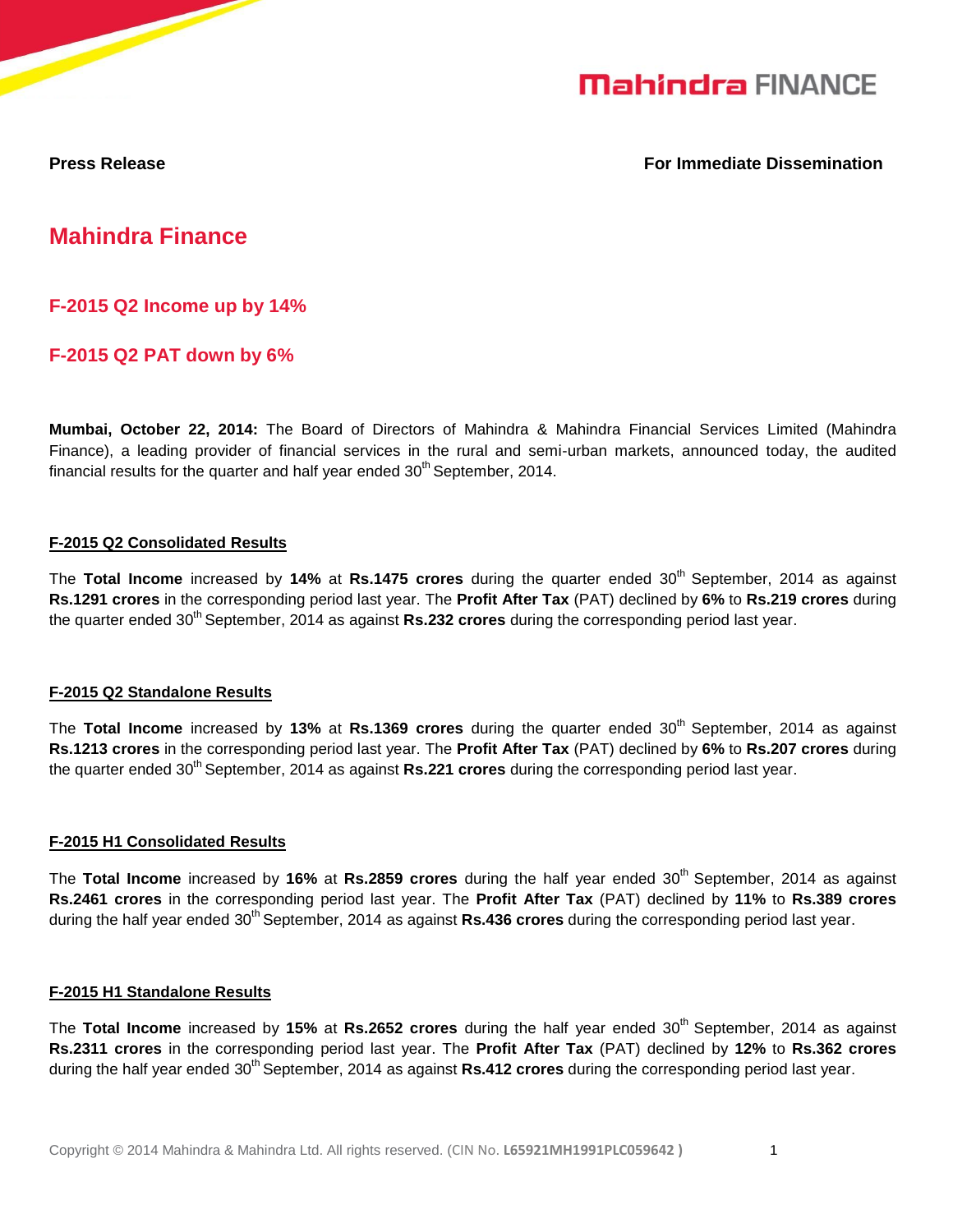# **Mahindra FINANCE**

#### **Operations**

The rural sentiments continue to remain low in view of the delayed monsoons. Floods in some parts of the country and below normal rainfalls in some geographies have impacted the sentiments and economic activities during the quarter. The customers" cash flows continue to be under pressure resulting, both in poor off-take of vehicles, tractors and repayment of loans.

With the increased number of branches and trained employees, we have been able to improve our performance in the second quarter in spite of weak market conditions. During the quarter the measures taken for improving collections have worked well and there have been reasonable improvements in the Non Performing Assets. Even though the Automobile and Tractor industries have not registered high growth, with our deep penetration and relationships with OEMs and dealers we were able to register a growth in disbursement over the previous quarter.

Mahindra Finance currently has a network of **1055 offices** and **Total Assets Under Management of Rs.35694 crores as on** 30<sup>th</sup> September, 2014 as against **Rs.31146 crores** as on 30<sup>th</sup> September, 2013, a growth of 15%.

The Company continued to broad base its consortium of lenders by bringing in new Banks, Mutual Funds, Insurance Companies and Trusts.

During this period, India Ratings and Brickworks Ratings upgraded Company"s long term debt rating to "AAA". CARE Ratings also assigned "AAA" rating to Company's long term debt.

#### **SUBSIDIARIES**

#### **Mahindra Insurance Brokers Limited (MIBL)**

During the half year ended 30th September 2014, MIBL registered income at Rs.56.1 crores as against Rs.49.1 crores, a growth of 14% over the same period previous year. The Profit After Tax (PAT) registered was Rs.17.5 crores as against Rs.16.8 crores, registering a growth of 4% over the same period previous year.

During the quarter ended 30th September 2014, MIBL registered income at Rs.29.6 crores as against Rs.24.3 crores, a growth of 22% over the same period previous year. The Profit After Tax (PAT) registered was Rs.9.0 crores as against Rs.8.8 crores, registering a growth of 2% over the same period previous year.

#### **Mahindra Rural Housing Finance Limited (MRHFL)**

During the half year ended 30th September 2014, MRHFL disbursed Rs. 427.1 Crores as against Rs. 250.9 Crores during the same period previous year, registering a growth of 70% over the same period previous year. The Profit After Tax (PAT) registered a growth of 65% at Rs. 15.0 Crores as against Rs. 9.1 Crores for the same period previous year.

During the quarter ended 30th September 2014, MRHFL disbursed Rs. 215.6 Crores as against Rs. 137.8 Crores during the same period previous year, registering a growth of 56% over the same period previous year. The Profit After Tax (PAT) registered a growth of 50% at Rs. 9.9 Crores as against Rs. 6.6 Crores for the same period previous year.